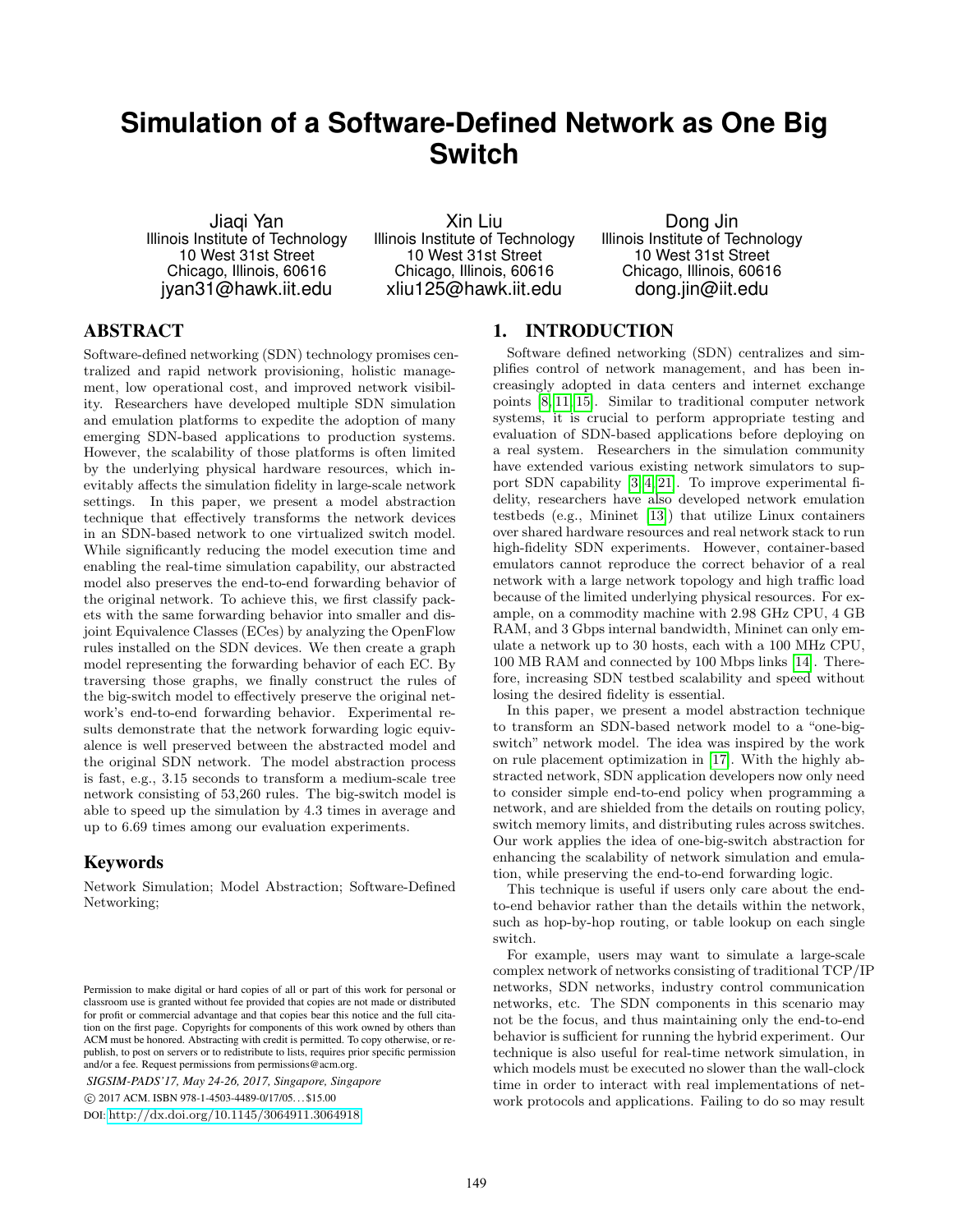<span id="page-1-0"></span>

Figure 1: Transforming an SDN network to a big OpenFlow switch based network while preserving the network forwarding logic equivalence.

in temporal faults, i.e., the simulation fails to process events before the designated deadlines required by the emulation or physical components. In addition, industrial collaborators may not want to disclose the details of their production network (e.g., topology, routing, middle-box location and functionality) to modelers for privacy and security concerns. They can use our model abstraction techniques on the target network and share the resulting "one-big-switch" model. We develop a three-step approach to transform an SDN network to a big OpenFlow switch based network, while still preserving the network forwarding logic equivalence. The high-level idea is illustrated in Figure [1,](#page-1-0) and the details are discussed in Section [3.](#page-2-0) We first group all packets into equivalence classes by analyzing the matching fields (e.g., source/destination MAC address/IP address/port, VLAN id, etc.) of the Open-Flow rules installed on the switches. An equivalence class represents a set of packets of the same network forwarding behavior. We then create a graph-based model for each equivalence class to model its packet forwarding behavior. Finally, we traverse all the forwarding graph models to generate rules for the big switch, and the number of rules is largely reduced. This way, we reduce the SDN network to a big-switch-based network to improve the scalability of SDN simulation or emulation.

The reduction in the number of switches and the number of rules significantly enhances the testbed scalability and reduces the experiment running time. For example, after abstracting a tree-topology network of depth 4 and fanout 3, the total number of switches required to simulate is reduced from 40 to 1, and the number of rules existed in the SDN network is reduced by 89%. The big-switch based network model can save about 75% to 85% simulation execution time as compared to simulating the original network. We can also reuse the abstracted network model. For example, after one complete experimental run of a complex network, users can

<span id="page-1-2"></span>

Figure 2: A Tree-Topology SDN Network

abstract (possibly part of) the network, and reproduce the simulation results with a much simpler configuration, including link connectivity and flow tables. We can partition a large-scale network model, and abstract each partition in parallel. By combining those abstracted network models, a testing platform with limited hardware resources now can afford such network simulation/emulation experiments. As the network state evolves, the abstracted big-switch model may also need to be frequently updated. Our approach is lightweight. For example, we can reduce  $50,000+$  rules in a large tree-topology network to  $5,000+$  rules in a big-switchbased network in three seconds, while still preserving the network forwarding rule equivalence. In addition, our approach allows incrementally updating the big-switch model, i.e., modifying the rules that are only affected by the current network changes.

In this work, we present a model abstraction technique to reduce networked SDN switches to a one-big-switch model. We mainly focus on preserving the end-to-end network forwarding logic. Our long term goal is to investigate systematic model abstraction approaches that preserve end-to-end performance equivalence as well, such as latency and packet drop, to further enhance the model fidelity.

The remainder of this paper is organized as follows. Section [2](#page-1-1) illustrates the problem and the approach using a simple motivating example. Section [3](#page-2-0) describes the details of the three-step model abstraction design. Section 4 presents the evaluation results in terms of forwarding logic equivalence, simulation time, reduction in flow rules, and model abstraction execution time. Section [5](#page-8-0) summarizes the related works, and Section [6](#page-9-2) concludes the paper with future works.

# <span id="page-1-1"></span>2. MOTIVATING EXAMPLE

In this section, we describe our model abstraction technique to transform an SDN network model to a big-switch model with a concrete network example. Let us consider a tree-topology network connected by four OpenFlow switches, as shown in Figure [2.](#page-1-2) The centralized SDN controller (not shown in the figure for simplicity) installs the forwarding rules on each switch to establish connections for all three subnets. All the switch rules are shown in Table [1.](#page-3-0) We assume that during the process of model abstraction, the rules have been installed on each OpenFlow switch, and there is no link down or rule modification. OpenFlow switch 0 (i.e., SW0) works as an **aggregation switch** that provides con-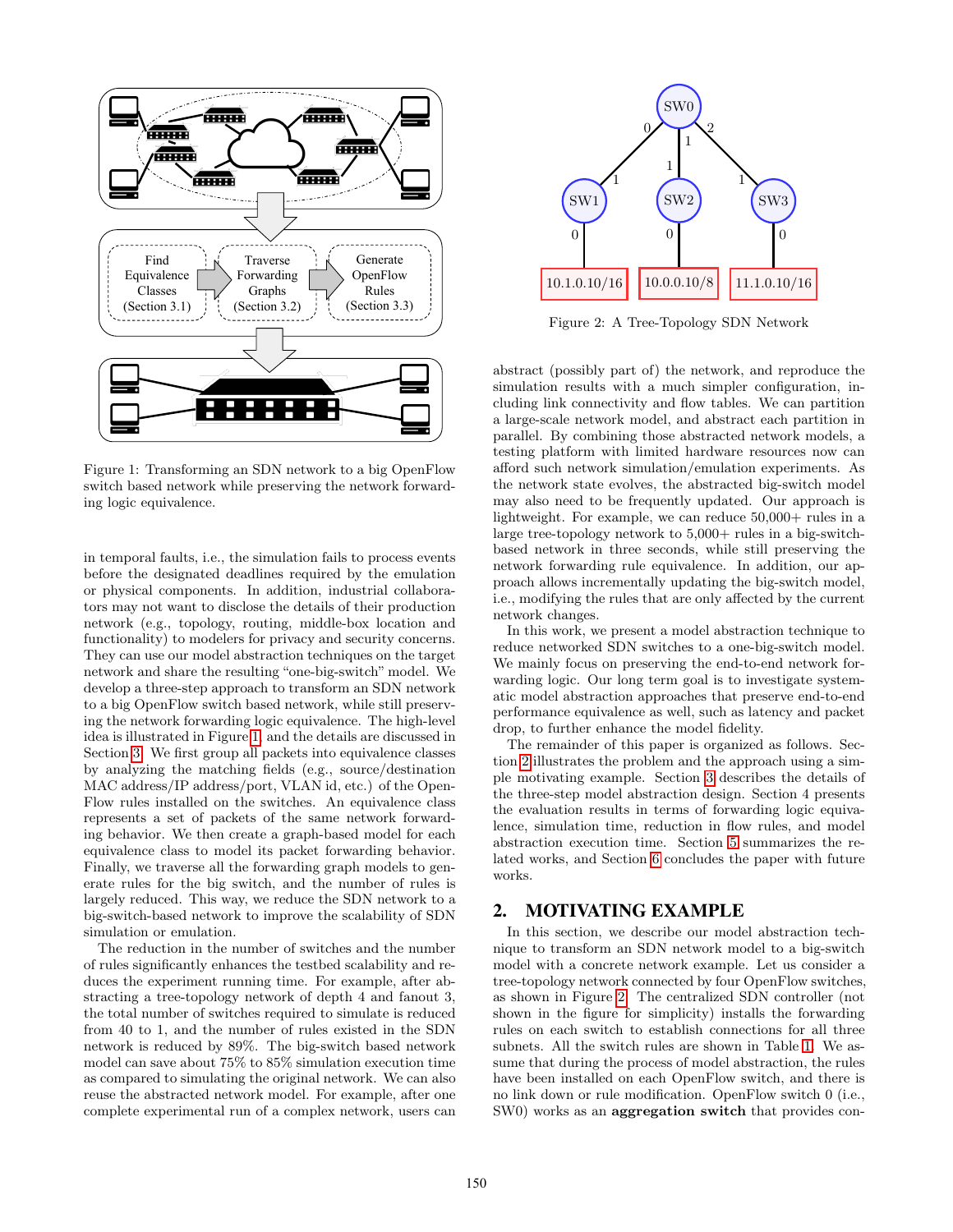<span id="page-2-2"></span><span id="page-2-1"></span>

Figure 3: Forward Graph for Each EC

nectivity for other switches. SW1, SW2 and SW3 work as edge switches that provide connectivity for each subnet, and each edge switch connects to one end-host.

Our approach abstracts the network to one big switch that has logically equivalent forwarding behavior.

The first step in the abstraction process is to extract *equiv*alence classes through the OpenFlow rules installed on network devices, i.e., aggregation and edge switches. Equivalence class (EC) is the set of packets that experience identical forwarding action at all network devices. We utilize EC to merge all the rules on a set of switches. For example, the flow rules shown in Table [1](#page-3-0) can be sliced into four disjoint ECs based on the NW DST field as follows. Note that the matching field IN PORT cannot be used in identifying ECs, since it is not a packet-dependent, but topology-dependent field.

- Packets in EC1 are destined to the network address  $10.0.*.*$ .
- Packets in EC2 are destined to hosts with address  $10.1.*.*$ .
- Packets in EC3 are destined to the address range from 10.2.0.0 to 10.255.255.255
- Packets in EC4 are destined to the subnet  $11.1.*.*$ .

After identifying all the ECs from the rule set, we generate forwarding graph for each EC, which models how packets within an EC are forwarded through the network [\[19\]](#page-10-7). The node in a forwarding graph represents a network device, and the directed edge represents how the network device forwards the packets. The sink nodes, i.e., the red rectangle nodes in Figure [3,](#page-2-1) indentifies the EC that this forwarding graph belongs to. Each equivalence class will have exactly one forwarding graph, as shown in Figure [3.](#page-2-1) Note that {EC1, EC2, EC3, EC4} is not yet the minimal set of ECs in the network. In fact, EC1 and EC3 can be merged because the forwarding behaviors of both ECs are identical at any device in the network, as depicted in Figure [3a](#page-2-2) that EC1 and EC3 share the same forwarding graph.

We finish the model abstraction by generating a new set of forwarding rules that are to be installed on the big switch. To make the process more efficient, we only have to consider those ECs whose packets traverse edge switches in the network.

Table [2](#page-3-1) shows the resulting rules that will be installed in the big switch (see Figure [4\)](#page-3-2). The resulting one-big-switch network has the identical forwarding functions to the original tree network from the end-to-end communication perspective. The number of switches we need to simulate or emulate is now reduced from four to one, and the number of rules in the network is reduced from twelve to four. If we only consider OpenFlow rules that match the NW DST field and the action is always forwarding, then the total number of rules in the big switch is proportional to the number of ECs, whereas in the original SDN network, the total number of rules is  $O(S \times P)$ , where S is the number of switches and P is the number of address prefixes.

## <span id="page-2-0"></span>3. SDN MODEL ABSTRACTION

Our objective is to effectively transform a static SDN data plane configuration (i.e., a snapshot of the network state) to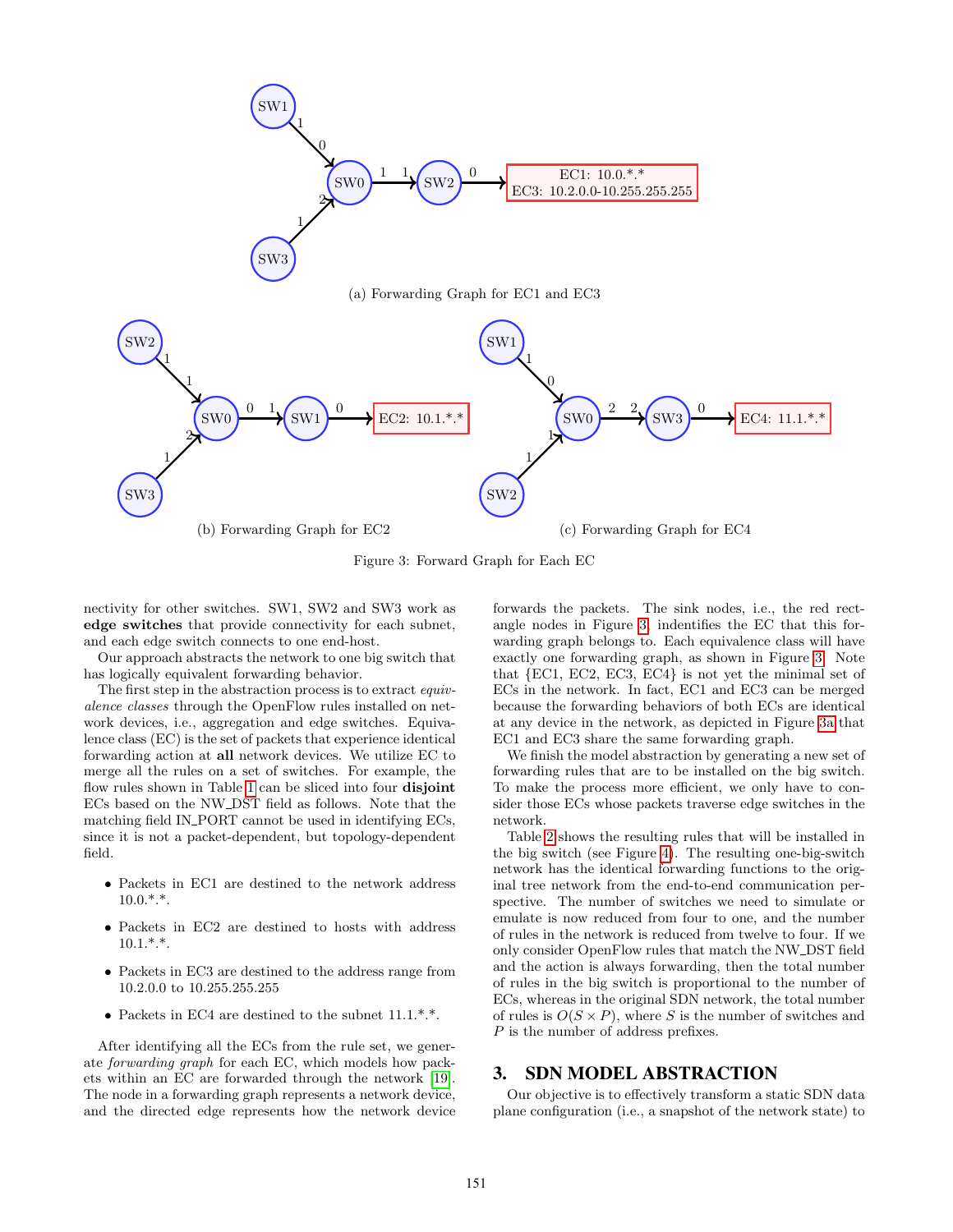| Switch          | Priority | Match Field                       | Action               |
|-----------------|----------|-----------------------------------|----------------------|
|                 | 10       | $NW\_DST=10.1.*.*$                | $FWD: OUT\_PORT=0$   |
| SW <sub>0</sub> | 1        | $NW_DST=10.*.*.*$                 | $FWD: OUT\_PORT=1$   |
|                 |          | $NW_DST=11.1.*.*$                 | $FWD: OUT\_PORT = 2$ |
| SW <sub>1</sub> | 10       | $IN\_PORT=1$ , $NW\_DST=10.1.*.*$ | $FWD: OUT\_PORT=0$   |
|                 | 1        | IN_PORT=0, NW_DST= $10.*.*.*$     | $FWD: OUT\_PORT=1$   |
|                 |          | IN_PORT=0, NW_DST= $11.1.*.*$     | $FWD: OUT\_PORT=1$   |
| SW <sub>2</sub> | 10       | $IN\_PORT=0$ , $NW\_DST=10.1.*.*$ | $FWD: OUT\_PORT=1$   |
|                 |          | $IN\_PORT=1$ , $NW\_DST=10.*.*.*$ | $FWD: OUT\_PORT=0$   |
|                 |          | IN_PORT=0, NW_DST= $11.1.*.*$     | $FWD: OUT\_PORT=1$   |
| SW <sub>3</sub> | 10       | $IN\_PORT=1, NW\_DST=11.1.*.*$    | $FWD: OUT\_PORT=0$   |
|                 |          | IN_PORT=0, NW_DST= $10.*.*.*$     | $FWD: OUT\_PORT=1$   |
|                 |          | IN_PORT=0, NW_DST= $10.1.*.*$     | $FWD: OUT\_PORT=1$   |

<span id="page-3-0"></span>Table 1: Forwarding Rules on Each OpenFlow Switch in the 3-ary Tree Network

Table 2: Forwarding Rules on the "Big OpenFlow Switch"

<span id="page-3-1"></span>

|           | Switch   Priority | Match Field                           | Action           |
|-----------|-------------------|---------------------------------------|------------------|
|           | 10                | NW DST= $10.0.*.*$                    | $FWD$ OUT PORT=1 |
| <b>SW</b> | 10                | $NW\_DST=10.1.*.*$                    | $FWD$ OUT PORT=0 |
|           | 10                | NW DST= $11.1.*.*$                    | $FWD$ OUT PORT=2 |
|           | 10                | $NW\_DST = 10.2.0.0 - 10.255.255.255$ | FWD OUT_PORT=1   |

<span id="page-3-2"></span>

Figure 4: Compressed SDN Network for Scalable Simulation

"one-big-switch" model, which preserves the same end-toend forwarding behavior. To achieve this objective, we need to identify how every packet is processed in the snapshot, and how to correctly configure the big-switch model to reflect the identical forwarding logic. In this paper, we develop a three-step model abstraction method, which is summarized as follows.

- Identifying Equivalence Classes. We partition all possible packets in the network into mutually exclusive sets (i.e., equivalence class, as formally defined in Section [3.1\)](#page-3-3), and the packets belongs to the same set are processed in the same way. Those sets are identified according to the matching field of all the OpenFlow rules on all the SDN switches in the original network.
- Creating Forwarding Graphs. We model the forwarding behavior of each packet set using the topology information as well as the local information stored on SDN switches (e.g., port mapping, rule priorities, etc), and generate a graph-based model to represent the forwarding behavior.

• Generating OpenFlow Rules of the Big Switch. We generate the OpenFlow rules for the big switch in order to preserve the end-to-end forwarding logic. This step includes (1) constructing the port-to-host mapping, (2) generating the rules by matching the packet header of each set, and (3) forwarding the packet to the correct output port, which is determined by traversing the forwarding graph acquired in step 2.

Our three-step approach has two assumptions. First, the controller can dynamically change the configuration of each network device, but we assume that the frequency of issuing such control messages is far less than the rate of the incoming packets. Between two configuration updates, the data plane remains unchanged. Therefore, we can exclude the SDN controller from the abstracted network model. Second, we do not consider packet header modification actions on the network device. We describe each step in details in the remainder of the section.

#### <span id="page-3-3"></span>3.1 Identifying Equivalence Classes

We first give the definition of equivalence class (EC), and then present the data structure and algorithms to partition the packets into ECs.

Definition 1. An equivalence class is a set of packets that experience identical forwarding action at any network device in the network.

Each packet is uniquely identified by its header field values, which are matched against the forwarding rules in the OpenFlow switches to determine the appropriate action. Since the matching fields of the OpenFlow rules typically contain the wildcard suffix (e.g., longest prefix match of IP source/destination addresses), a group of packets with consecutive header values are often processed by the same rule.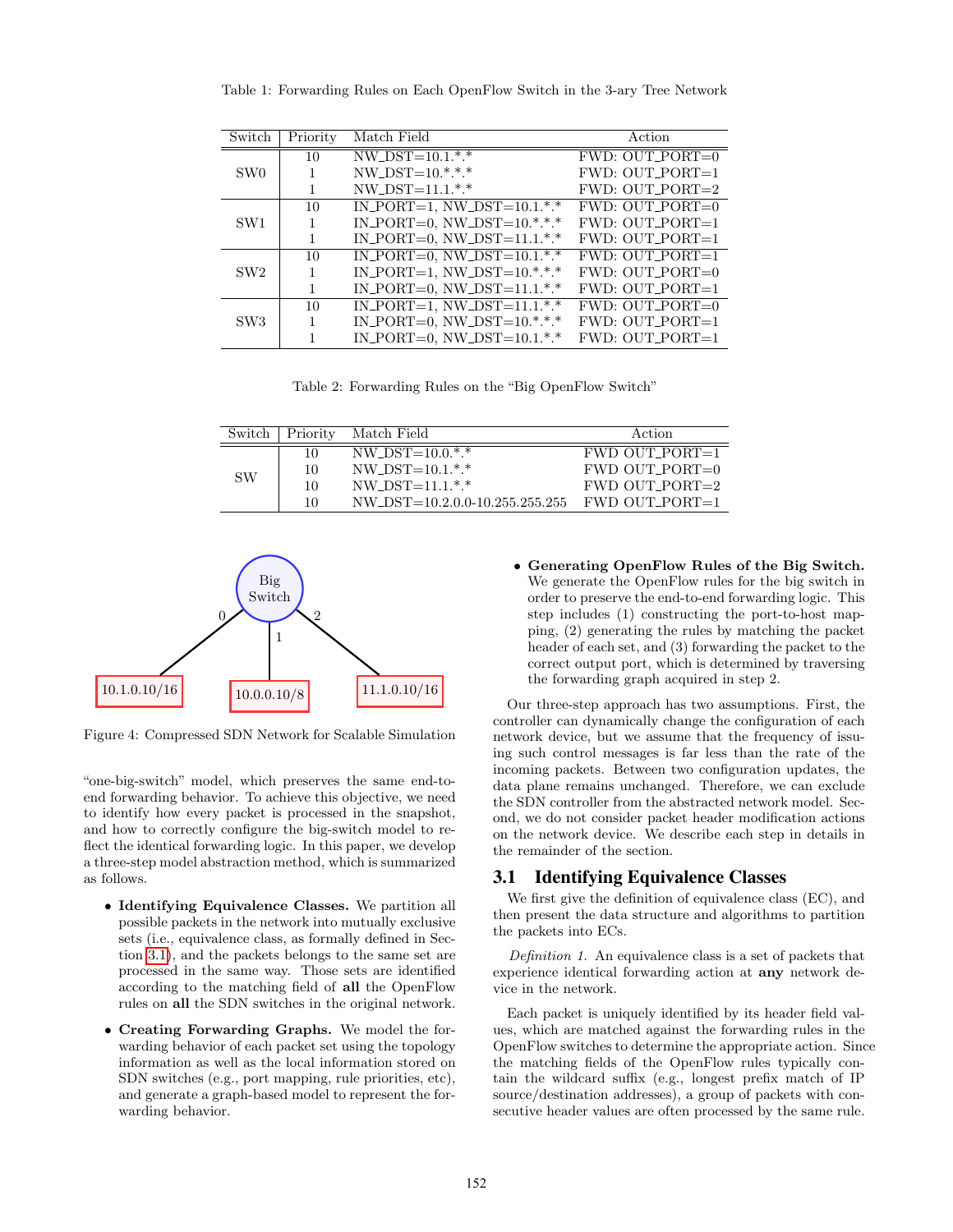We use a trie structure, originally proposed by VeriFlow [\[19\]](#page-10-7), to maintain the matching fields of all the OpenFlow rules in the network. The trie is composed of several subtries, and each sub-trie stands for a matching field (e.g., source/destination MAC address/IP address/port, etc.). Each node in sub-trie presents one bit in the corresponding matching field, and each node has three edges to the next node (i.e., next bit in the matching field). The edges represent three possible bit-to-bit rule matching conditions: zero, one, or wildcard (i.e., don't care). The rule metadata are stored in the corresponding leaf node, including the rule's location (i.e., switch index), action (e.g., forwarding to an out port or dropping the packet), priority, etc.

Having all the OpenFlow rules inserted in the aforementioned trie structure, we perform the following three steps to identify the equivalence classes in the network. (1) We traverse the trie to obtain the consecutive header values for each rule. (2) After having a collection of header value intervals, which are denoted by the starting and end values, we develop an algorithm to split the existing intervals into smaller and non-overlapping intervals. Each non-overlapping interval identifies the packets belonging to an equivalence class. (3) We merge certain equivalence classes in order to reduce the time and space complexity for the forwarding graph generation (Section [3.2\)](#page-5-0) and the big-switch rule generation (Section [3.3\)](#page-7-0). The details of the second and third steps for EC identification are presented as follows.

#### *3.1.1 Splitting Overlapping Intervals*

By traversing from the root node to all leaf nodes, we obtain a set of packet header intervals that match all the rules along the traversal. Each interval is represented by a pair of starting and ending values as  $A, B$  and  $C$  as shown in Figure [5.](#page-4-0) We split this set of intervals, I, to a list of non-overlapping intervals, each of which forms an EC. We develop Algorithm [1](#page-5-1) to generate a set of disjoint intervals, and show that the generation can be accomplished in  $O(N \times$  $M \log M$ ) time, where M is the number of intervals in I, and N is the number of header bits.

First, we place  $I$  into an array  $A$  of  $2M$  elements. Each element is either a beginning value or an ending value of an interval. We denote the set of beginning values as  $S$  and the set of ending values as  $E$ . We visit each value  $x$  in a sorted order, and maintain the difference d between the number of visited starting points and the number of visited end points.

- If the current element  $x \in S$  and  $d > 0$ , we finish processing the previous interval with the ending value  $x-1$  and create the next interval with a starting value  $x$  (line [8](#page-5-2)[-10\)](#page-5-3).
- If the current element  $x \in E$ , we end the previous interval with the ending value  $x$ . (line [14\)](#page-5-4).
- In either case, we update the potential new interval's starting value prev (line [11](#page-5-5) and [15\)](#page-5-6).

Updating the network forwarding rules will change the EC set. By maintaining the rules in a trie, we can efficiently update ECs in an incremental way. An insertion of a new rule requires us to do a depth first traversal. This process automatically narrows down the set of affected rules by ignoring those non-overlapping branches with the new rule. The output is the set of affected intervals, and we can run Algorithm [1](#page-5-1) to update only those affected ECs.

<span id="page-4-0"></span>

Figure 5: A set of packets are identified by an interval of packet header values. Five equivalence classes,  $EC_1$  to  $EC_5$ , can be obtained via splitting three intervals A, B and C. Finding  $\Delta |EC_x|$  (i.e., the rules that intersect with  $EC_x$ ) is instrumental for merging ECs, as shown in the bottom of the figure.

## *3.1.2 Combining Equivalence Classes*

We can further union certain ECs obtained from Algorithm [1,](#page-5-1) if they essentially represent identical packet forwarding behavior (see the definition of ECs). For example,  $EC_2$  and  $EC_4$  in Figure [5](#page-4-0) can be combined as one EC, since the packets in both ECs experience the same set of forwarding rules in the network.

LEMMA 1. If packets in  $EC \alpha$  and  $EC \beta$  experience the same forwarding actions on all network devices, then  $\alpha \cup \beta$ is also an EC.

Combining two EC into a single one reduces the running time in the next two phases, i.e., generating the forwarding graph and populating the final OpenFlow rules. The number of the resulting forwarding rules in the big switch can also be reduced. We present the following lemma to identify whether two ECs can be unioned.

LEMMA 2.  $EC \alpha$  and  $EC \beta$  can be unioned into one EC, if both packet header values are covered by the same set of rules in the network.

For example, both  $EC_2$  and  $EC_4$  are covered by interval  $B$ and C in Figure [5,](#page-4-0) and therefore, we can treat them as one EC. The explanation is illustrated below.

First, we define a function  $\Delta(x)$  that maps an EC x to a set of forwarding rules, whose matching fields cover the header values of all the packets in x. Assume  $\Delta(\alpha) = \Delta(\beta)$ , and let  $\delta \in \Delta(\alpha)$  be the rule on a network device d with the highest priority. If no such  $\delta$  exists, packets from both  $\alpha$ and  $\beta$  are dropped on d. Otherwise, packets in both  $\alpha$  and β match the rule δ and are processed with the same action specified in  $\delta$ . Note that in another device  $d'$ , the highest priority rule that covers both  $\alpha$  and  $\beta$  may be different, i.e.,  $\delta' \neq \delta$ . However, as long as  $\delta$  is unique at a given d, the forwarding behavior at d for both  $\alpha$  and  $\beta$  are always identical.

Given an EC, we can efficiently calculate  $\Delta(\alpha)$  using two data structures: an array of pointers and a central interval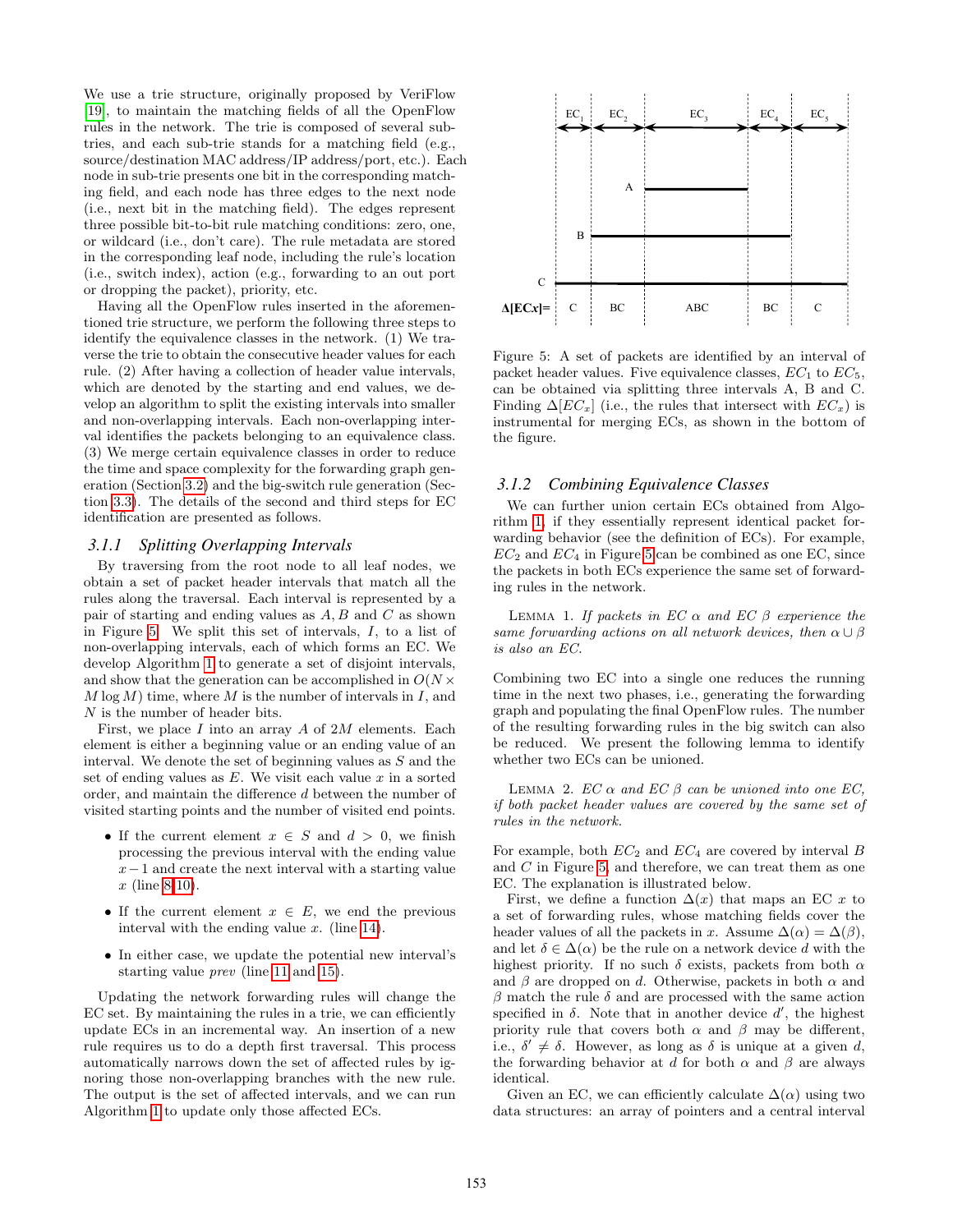|  | <b>ALGORITHM 1:</b> Splitting Overlapping Intervals |  |  |  |  |
|--|-----------------------------------------------------|--|--|--|--|
|--|-----------------------------------------------------|--|--|--|--|

<span id="page-5-3"></span><span id="page-5-2"></span>

|                | <b>Data:</b> $I =$ a set of packet header intervals from the leaves of  |
|----------------|-------------------------------------------------------------------------|
|                | the trie                                                                |
|                | <b>Result:</b> $D = a$ set of disjoint intervals as equivalence classes |
|                | $1 \ncnt \leftarrow 0$                                                  |
|                | 2 $S = \{\text{beginning values of } \forall i \in I\}$                 |
|                | <b>3</b> $E = \{$ ending values of $\forall i \in I$                    |
|                | $A \leftarrow Sort(S \cup E)$ in a non-decreasing order                 |
|                | $\mathfrak{s} \nightharpoonup D \leftarrow \emptyset$                   |
| 6              | foreach $x \in A$ do                                                    |
| $\overline{7}$ | if $x \in S$ then                                                       |
| 8              | if $cnt \neq 0$ then                                                    |
| $\bf{9}$       | $\vert D \leftarrow D \vert \vert [prev, x-1] \vert$                    |
| 10             | end                                                                     |
| 11             | $prev \leftarrow x$                                                     |
| 12             | $cnt \leftarrow cnt + 1$                                                |
| 13             | else                                                                    |
| 14             | $D \leftarrow D \cup [prev, x]$                                         |
| 15             | $prev \leftarrow x + 1$                                                 |
| 16             | $cnt \leftarrow cnt - 1$                                                |
| 17             | end                                                                     |
|                | 18 end                                                                  |
|                |                                                                         |

<span id="page-5-6"></span><span id="page-5-5"></span><span id="page-5-4"></span><span id="page-5-1"></span>tree. Each of them is responsible for one of the two cases specified in [\[2\]](#page-9-3).

- Case 1: A rule  $\delta$  overlaps with an EC  $\alpha$  with its beginning and/or ending value in  $\alpha$ . We can reuse the sorted array A in Algorithm [1.](#page-5-1) We augment each value, either a beginning value or an ending value of an interval in A with a pointer to the corresponding rule. By doing a binary search, we can find the minimum and maximum values in A, which bound the interval of  $\alpha$ . Therefore, we can ignore two types of rules: the ones with ending values smaller than the minima and the ones with beginning values larger than the maxima. We then perform a linear search in the new set of rules, and check one-by-one whether the interval overlaps with  $\alpha$ . The total time complexity for both the linear search and the binary search are  $O(\log M + K)$ , where K is the number of reported intervals in  $\Delta(\alpha)$ .
- Case 2: Rule  $\delta$  covers  $\alpha$  entirely. We can build a central interval tree [\[10\]](#page-10-8) with all the available intervals. We pick a random value  $x \in \alpha$  and query the central interval tree for all the ranges that intersect with  $x$ , which can be done in  $O(\log M + K)$  time. It takes  $O(M \log M)$ time to build the central interval tree. Since the central interval tree supports efficient incremental operations (i.e., insertion and deletion), our design also supports dynamic changes of the rule set.

Using the interval tree and the ordered list, for each EC  $\alpha$ , we calculate  $\Delta(\alpha)$  by mapping each rule  $\delta \in \Delta(\alpha)$  to a unique binary ID  $c_{\delta}$  of length  $\log_2 M$ . We can encode  $\Delta(\alpha)$  to a string of c<sub>δ</sub>s, starting with small IDs. This string of unique IDs, named  $C_{\alpha}$ , has a  $M \log_2 M$  upper bound in length. We then use a hash table  $H$  to combined the ECs by hashing each EC  $x$  to  $C_x$ . The minimal size of ECs is the number of unique keys in  $H$ . Note that in the subsequent algorithmic designs, iterating through all ECs refers to iterating through the first ECs in each set  $H[key]$ .

#### **ALGORITHM 2:** Generating a Forwarding Graph for EC  $x$

```
Input: nodes = Switches containing rules for EC xtopo = Network topology
   Result: Forwarding graph FG(x) for EC x
 1 Function traverse(curr, src, snk)
 2 | if curr is NOT visited then
 3 \vert \vert r \leftarrow highest-priority rule on curr that processes EC x
 4 if r is NULL or r.action is DROP then
 \mathbf{5} | | snk \leftarrow (curr, NULL)6 | | generate_rules(x, src, snk)
 7 | | return
 8 end
 9 next \leftarrow topo[curr][r.action.outport]10 if next \notin nodes then
11 | snk \leftarrow (curr, r.action.outport)12 generate_rules(x, curr, src, snk)
13 | return
14 | end
15 mark curr as visited
16 traverse(next, src, snk)
17 else
18 | report forwarding loop
19 end
20 return
21
22 foreach n \in neighbors of SRC^x do
23 \parallel if n is NOT visited then
24 inport \leftarrow input port number from SRC^x to n
25 traverse(n, src = (n, import), snk = NULL)26 end
```
## <span id="page-5-0"></span>3.2 Generating Forwarding Graphs

In the second step, we compute a forwarding graph for each EC, and then effectively reduce the size of the forwarding graph to improve efficiency for the third step.

First, we define a function  $FG(\alpha)$  that maps an EC  $\alpha$  to a corresponding forwarding graph. A forwarding graph is a directed graph that represents how packets belonging to the same EC are processed by the network. A node  $u$  in the forwarding graph is a networking device, and an edge  $(u, v)$  in the graph means that device u forwards the packets to device  $v$  in the network. A forwarding graph not only concatenates the forwarding behavior for each EC, but also visualizes the data flow of the EC in the network. Since our objective is to abstract the network forwarding logic into a big switch, our end-to-end modeling focuses on the sources and sinks of the graph. Figure [6](#page-6-0) depicts the generalized forwarding graph  $FG(x)$  for EC x.

### *3.2.1 Network Traversal for Forwarding Graph Generation*

We develop a forwarding graph generation algorithm as shown in Algorithm [2.](#page-5-7) The notations are defined as follows.  $FG(x)$  denotes the forwarding graph for a particular equivalence class x. A edge switch is defined as a switch that has at least one link to a node located outside of the original network. A non-edge switch is defined as a switch with all connected nodes that are inside of the oritinal network. The forwarding behavior of the non-edge switches are not considered in the big-switch model abstraction. Let src and snk denote the source and sink nodes of the forwarding path for an EC. Note that all  $src$  in  $FG(x)$  are edge switches, and  $snk$ in  $FG(x)$  can be either edge switches or non-edge switches. Let *curr* denote the current traversed node in the network.

<span id="page-5-14"></span><span id="page-5-11"></span><span id="page-5-9"></span><span id="page-5-8"></span><span id="page-5-7"></span><sup>27</sup> end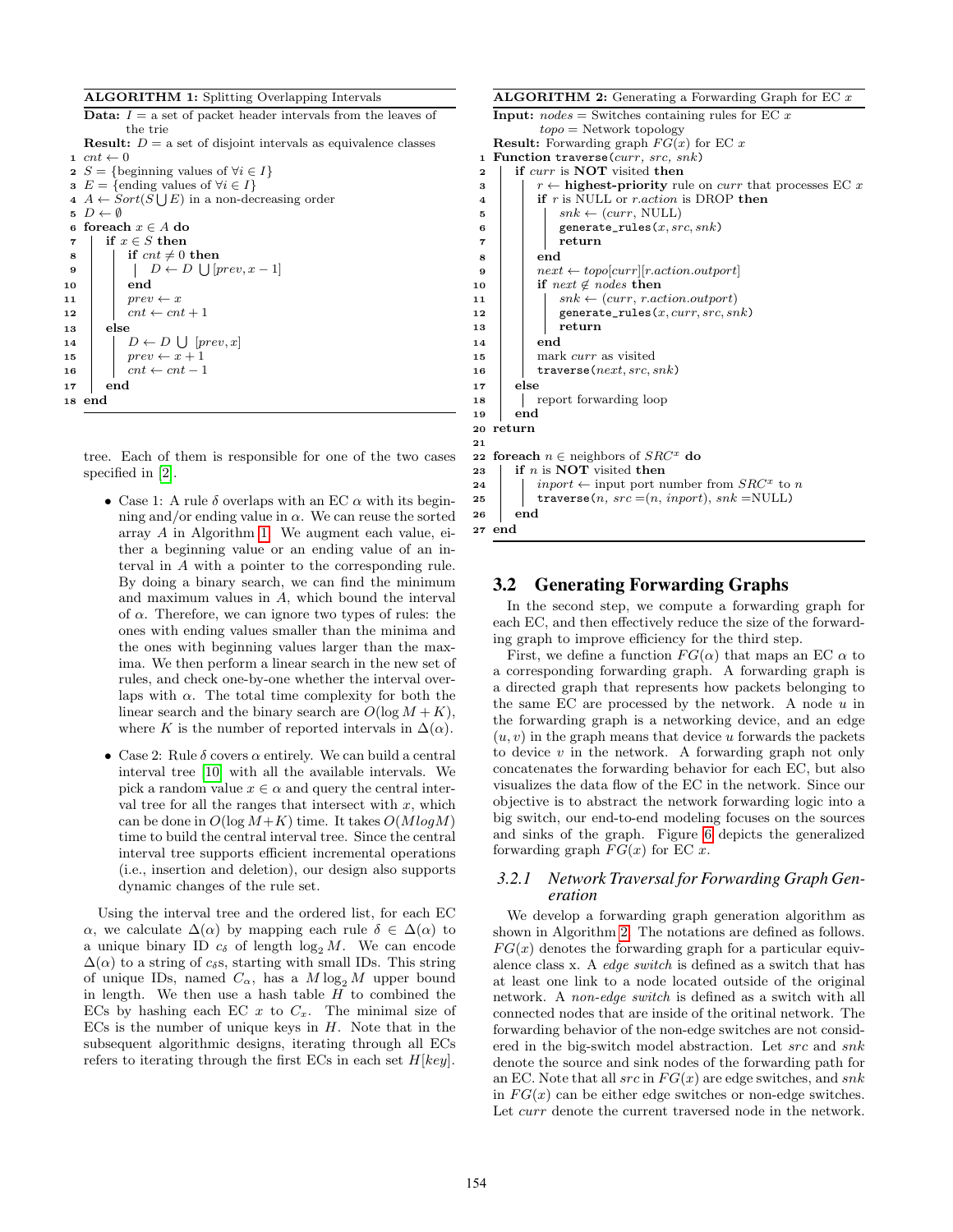<span id="page-6-0"></span>

Figure 6: Modeling a Forwarding Graph of an Equivalence Class

#### ALGORITHM 3: Generating Forwarding Rules for EC  $x$  on the Big-Switch Model

<span id="page-6-4"></span><span id="page-6-3"></span><span id="page-6-2"></span>

|                | <b>Data:</b> PortMap, which maps a port on sw to a port on the big |
|----------------|--------------------------------------------------------------------|
|                | switch                                                             |
|                | <i>global_port</i> , for port number assignment, and is            |
|                | initialized to 0                                                   |
|                | <b>Result:</b> A new rule $r$ to install on the big switch         |
| 1              | Function generate_rules $(x, src, dst)$                            |
| $\mathbf{2}$   | $r-match \leftarrow x$                                             |
| 3              | if $src.port \notin PortMap src_sw $ then                          |
| 4              | $PortMap[src.sw][src.port] \leftarrow global\_port + +$            |
| 5              | end                                                                |
| 6              | $r import = PortMap src sw  srcport $                              |
| $\overline{7}$ | if <i>dst.port</i> is NULL then                                    |
| 8              | $r. action \leftarrow drop\_action$                                |
| 9              | else                                                               |
| 10             | if $dst.port \notin PortMap/dst.sub$ then                          |
| 11             | $PortMap[dst.sub][dst.port] \leftarrow global\_port + +$           |
| 12             | end                                                                |
| 13             | $r. action \leftarrow forward\_action$                             |
| 14             | $r. action.outport \leftarrow PortMap[dst.sub][dst.port]$          |
| 15             | end                                                                |
|                | 16 return                                                          |
|                |                                                                    |

<span id="page-6-6"></span><span id="page-6-5"></span><span id="page-6-1"></span>We add a super-source node,  $SRC<sup>x</sup>$ , and a super-sink node,  $SNK^x$ , as the boundaries of  $FG(x)$ .

Algorithm [2](#page-5-7) is designed to generate  $FG(x)$ . We start the process from each src that connects to  $\hat{S}RC^x$ , and then traverse EC x's forwarding graph using a depth-first-based search and follow the action specified in the forwarding rule with the highest priority for EC  $x$  at each node along the traversal.

We distinguish two kinds of port on an edge switch:

- end port that connects to a node that is either the forwarding end point or outside the target network;
- *inner port* that connects to a node inside the target network.

We add an edge from  $SRC^x$  to a  $src$ , if the source node has

a forwarding rule  $r$  that matches EC  $x$ , or the  $IN\_PORT$ field of rule  $r$  on the source node is an end port. Otherwise, we do not initiate a traverse (see line [22](#page-5-8) to [27](#page-5-9) in Algo-rithm [2\)](#page-5-7). Correspondingly, we add an edge from a  $snk$  to the super sink  $SNK^x$ , if the following two conditions are satisfied:

- 1. the sink node is an edge switch in the network;
- 2. the  $OUT\_PORT$  field determined by the rule's action on the sink node is an end port.

#### *3.2.2 Network Traversal Outcomes*

After running Algorithm [2,](#page-5-7) we can discover three kinds of "paths" in  $FG(x)$  that are useful for the forwarding rule generation process for the big-switch model, i.e., the third step of our model abstraction process (see Section [3.3\)](#page-7-0).

- Forwarding path (line [10-](#page-5-10)[14\)](#page-5-11). The path from the super source node to the super sink node. This is a normal forwarding path for packets in EC x.
- Dropping packets in the network (line [4-](#page-5-12)[8\)](#page-5-13). The path ends at a device inside the network, and fails to reach the super sink node. This indicates that the packets in EC x are dropped inside the network.
- Forwarding loop (line [18\)](#page-5-14). There is a directed cycle in the graph. One can simulate a forwarding loop in the network by (1) adding a rule in the big switch to drop the looping packets; or (2) dynamically monitoring the volume of the looping packets and adjusting the delay of looping packets and other packets sharing the communication path. We choose the first method since the model abstraction in the paper is focus on the forwarding logic equivalence, and will leave the second method as future work when investigating end-to-end performance equivalence.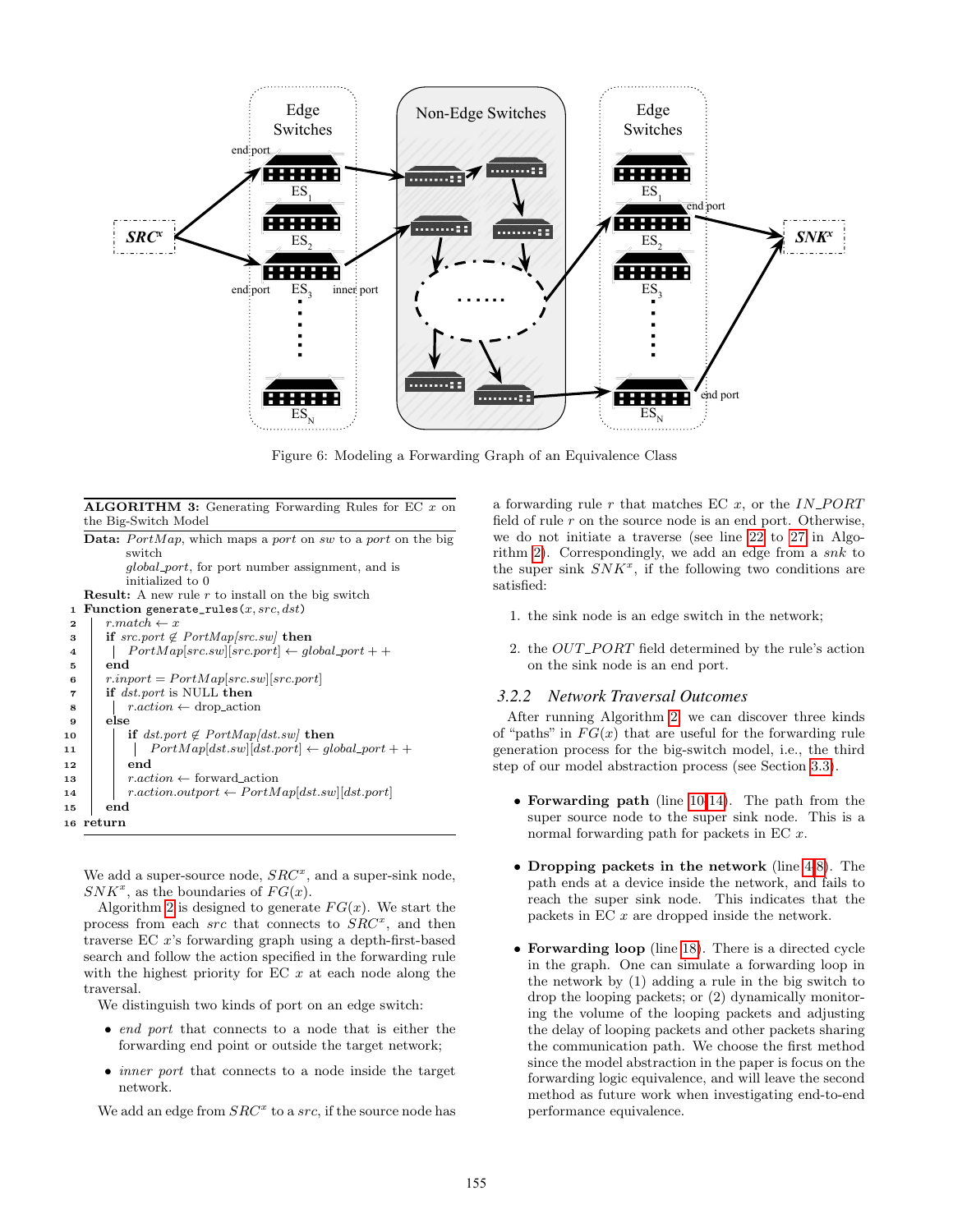## <span id="page-7-0"></span>3.3 Populating Flow Tables on the Big-Switch Model

We develop an algorithm to generate OpenFlow rules on the big switch to abstract the forwarding behavior (see Al-gorithm [3\)](#page-6-1). We maintain a hash table  $PortMap$  to map the end ports of the edge switches to the ports of the big switch. This table is configured using the *global\_port* variable during the rule generation procedure. Algorithm [3](#page-6-1) generates the mandatory fields in an OpenFlow rule:

- The  $MATCH$  field is given by the EC  $x$ , i.e., the range of matching packets header (line [2\)](#page-6-2);
- The  $IN\_PORT$  field is the mapped port number of src.port (line [6\)](#page-6-3);
- Depending on the  $dst$  port, we generate either a packet drop action (line [8\)](#page-6-4) or a packet forwarding action with the appropriate mapped port number of dst.port (line [10-](#page-6-5) [14\)](#page-6-6).

# 4. EVALUATION

## <span id="page-7-1"></span>4.1 Network Forwarding Logic Equivalence

We perform experimental evaluation of our network model abstraction technique that transforms an SDN-based network to one-big-switch model. The evaluation results show that our approach significantly saves simulation/emulation resources (e.g., number of forwarding rules) and simulation execution time, while still preserving the forwarding behavior of the original network.

Our experiments simulate and emulate networks of type tree topology. The tree network is described by two topological parameters: depth  $d$  and fanout  $f$ . Such network  $tree(d, f)$  can connect  $f^d$  hosts with  $\frac{f^d-1}{f-1}$  switches in total. All end-hosts in a tree network are fully-connected with at most 2d hops.

We first demonstrate that the forwarding logic of the original software-defined network is exactly preserved by the abstracted big-switch model. We created a tree-topology network  $net_1$  in Mininet [\[13\]](#page-10-4), and connected all the switches to an SDN controller running a layer-two learning switch application [\[5\]](#page-9-4). After performing the ping tests between randomly selected pairs of end-hosts, the controller application generated all the network forwarding rules and installed them on the switches. We then took a snapshot of the network, including (1) the host-to-switch and switch-to-switch connections, and (2) the rules on all the switches using the ovs-ofctl dump-flows command. The snapshot was used to generate the rules for the big-switch model as well as the port mapping according to the algorithms presented in Section [3.](#page-2-0)

We then created another emulated network  $net_2$  in Mininet, consisting of one OpenFlow switch and the same number of hosts as *net*<sub>1</sub>. The switch was connected to  $f^d$  hosts with the port numbers derived from both the  $PortMap$  (Algo-rithm [3\)](#page-6-1) and the link information  $(net<sub>1</sub>'s topology)$ . The rules generated by Algorithm [3](#page-6-1) were installed on the switch using the ovs-ofctl add-flow command.

To validate that the big-switch-network preserved the network forwarding logic of the original network, we recorded the connectivity between *every* host pair in both  $net_1$  and  $net_2$ , and compared the results. Specially, the original network net<sub>1</sub> is a tree network with  $f^d$  hosts, where d is the

depth and f is the fanout of a tree network. Each host sent a number of ping packets to every other host in  $net_1$ , and the amount of packet was randomly selected between 1 and 10. We repeated the experiments in  $net_2$  with the same traffic pattern. The result was represented in a matrix  $\mathcal{R}$ , where  $\mathcal{R}[i][j]$  denotes the numbers of successfully received ping packets from host i to host j, where  $i \neq j$ , and  $i, j \in [1, f^d]$ .

We repeated the experiment for different combinations of d and f, i.e.,  $(d, f) \in \{(2, 3), (2, 4), (3, 3), (3, 4), (4, 3)\}.$ For each network scenario, we saved the experimental results in  $\mathcal{R}_1$  and  $\mathcal{R}_2$ , and compared the two matrices using the diff command. We found that  $\mathcal{R}_1 = \mathcal{R}_2$  holds true for all five network scenarios. We visualized  $\mathcal{R}_1$  and  $\mathcal{R}_2$  for the  $(d = 2, f = 3)$  and  $(d = 4, f = 3)$  cases in Figure [7.](#page-8-1) We can see that the original SDN-based network and the abstracted one-big-switch-based network have the identical network forwarding logic, measured by the connectivity and the number of receiving packets for each connection. Note that the brightness of the element in the matrix is proportional to  $\mathcal{R}[i][j]$ , i.e., the number of successfully delivered packets from host  $i$  to host  $j$ .

## 4.2 Performance Gain

Number of OpenFlow Rules. We compare the total number of rules installed on the switches in both  $net_1$  and  $net_2$  with the same experimental settings in Section [4.1.](#page-7-1) The results are plotted in Figure [8](#page-9-5) for networks with various topological parameter settings. The number of rules needed to preserve the forwarding logic is significantly less in the one-big-switch-based network as compared with the original SDN-based network for all scenarios in the range of 71.93% to 89.05% reduction. For example, in the case of a network with depth  $= 4$ , and fanout  $= 3, 52,660$  rules in the original network were reduced to 5,766 rules in the big-switch-based network.

Simulation Time. Our approach significantly reduces network simulation model complexity in terms of the number of switches and the number of rules. A key benefit is to reduce the time to run simulation experiments.

We performed the same set of experiments on a network simulator, S3FNet [\[21\]](#page-10-3). We simulated two SDN-based networks: one models a tree-topology network  $net_1(d, f)$ , and the other models the corresponding big-switch-based network  $net_2$ . We set half of the hosts as TCP clients and the other half as TCP servers, and conducted one-to-one communication among them. We sent each traffic flow for 100 seconds in simulation time. We repeated each experiment ten times and recorded the simulation execution time for both  $net_1$  and  $net_2$  in Figure [9](#page-9-6) for comparison. The error bars indicate the standard deviations of the running time for all ten independent simulation runs. We can see that simulating the big-switch-based network is 3.42 to 6.68 times faster than simulating the original SDN-based network.

## 4.3 Model Abstraction Execution Time

We discussed the asymptotic time complexity of our model abstraction technique in Section [3.](#page-2-0) We now evaluate the execution time for transforming an SDN-based network to a big-switch-based network. We recorded the running time for converting various tree networks, i.e.,  $(d, f) \in \{(2, 3),$  $(2, 4), (3, 3), (3, 4), (4, 3)$  in Figure [10.](#page-10-9) We can see that the model abstraction process is lightweight. For example, it took about 40 milliseconds to abstract a small tree net-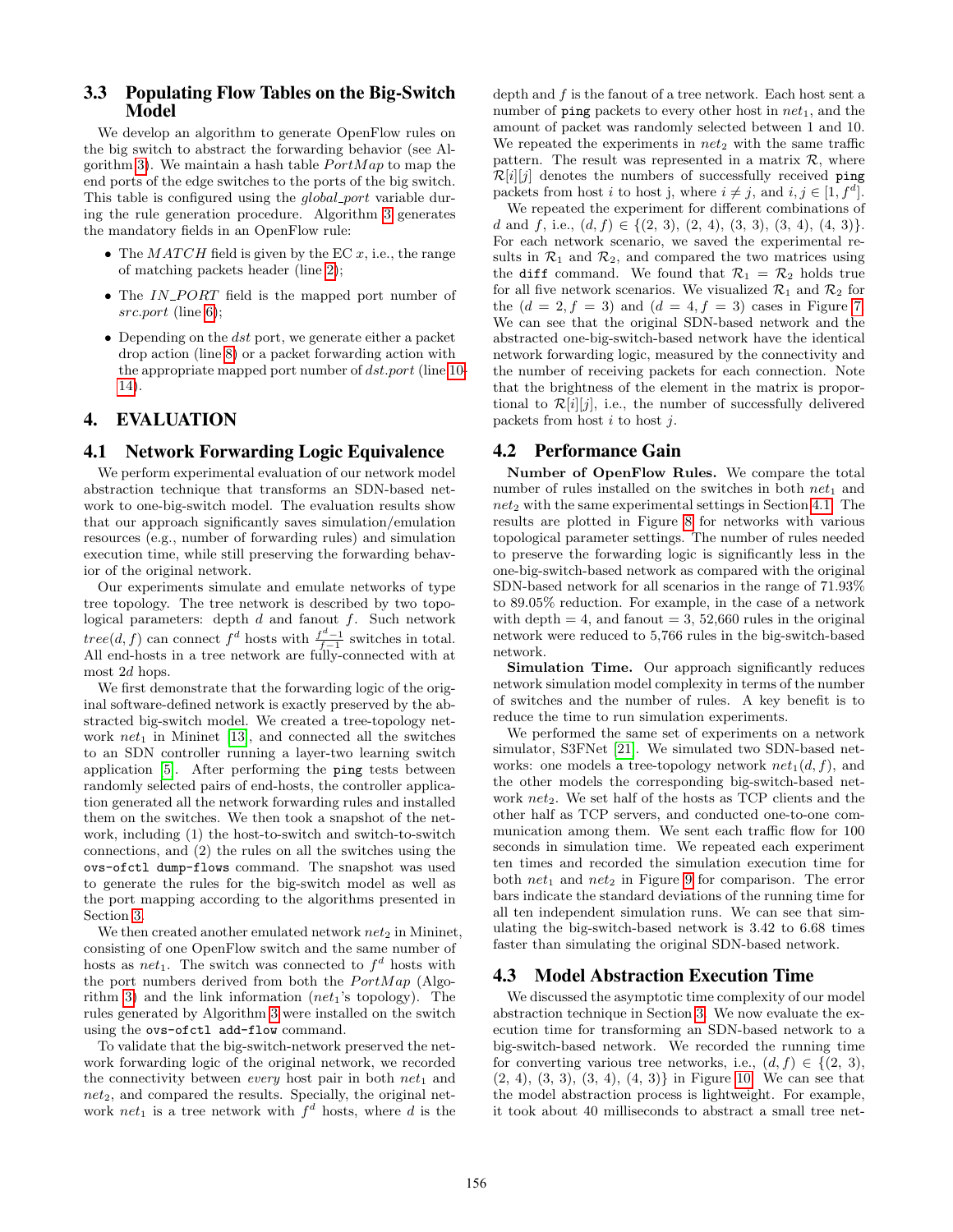<span id="page-8-1"></span>

Figure 7: Matrix  $R$  represents the number of packets received at each host. net<sub>1</sub> is the original SDN network with a tree topology  $(d, f)$ , where d is depth and f is fanout. net<sub>2</sub> is the corresponding one-big-switch-based network. The gradient legend visualizes the number of received packets.  $\mathcal{R}_1$  and  $\mathcal{R}_2$  are identical, which indicate that our model abstraction technique preserves the network forwarding logic.

work  $(d = 4, f = 2)$ ; for a medium-scale medium-scale tree network (depth 4 and fanout 3), it took about 3.15 seconds to process 52,660 rules. The fast model abstraction execution time is useful. As the network state keeps evolving, it is essential to constantly update the abstracted big-switch model to reflect the changes, preferably in an online fashion. In fact, the three-step approach allows us to incrementally update the big-switch model and requires far less execution time, i.e., we only need to update a small set of rules that are different in the new network snapshot.

## <span id="page-8-0"></span>5. RELATED WORK

### 5.1 SDN Forwarding Rules Abstraction

The idea of "one big switch" is originated from [\[17\]](#page-10-6) for a different purpose. In their work, the one-big-switch network abstraction is used to reduce conflicting rules generated by various high-level SDN applications that simultaneously run on one or even multiple controllers. Their system takes an optimization-based approach to solve the rule placement problem with the objective of minimizing the number of rules that need to be installed in forwarding devices. Application developers are now shielded from the rules distributed across switches, and only need to specify the end-to-end policies on the big switch model. The objective of our work on the other hand is to reduce the model execution time and to enhance the scalability of network simulation and emulation. We take a different technical approach based on statically analyzing snapshots of the network state to generate rules in the big switch abstraction model. There exists a line of research on network fault detection by analyzing software, configuration and network-wide data-plane state [\[6,](#page-9-7) [7,](#page-9-8) [20,](#page-10-10) [22\]](#page-10-11). Those approaches typically operate offline on timescales of seconds to hours. Real time network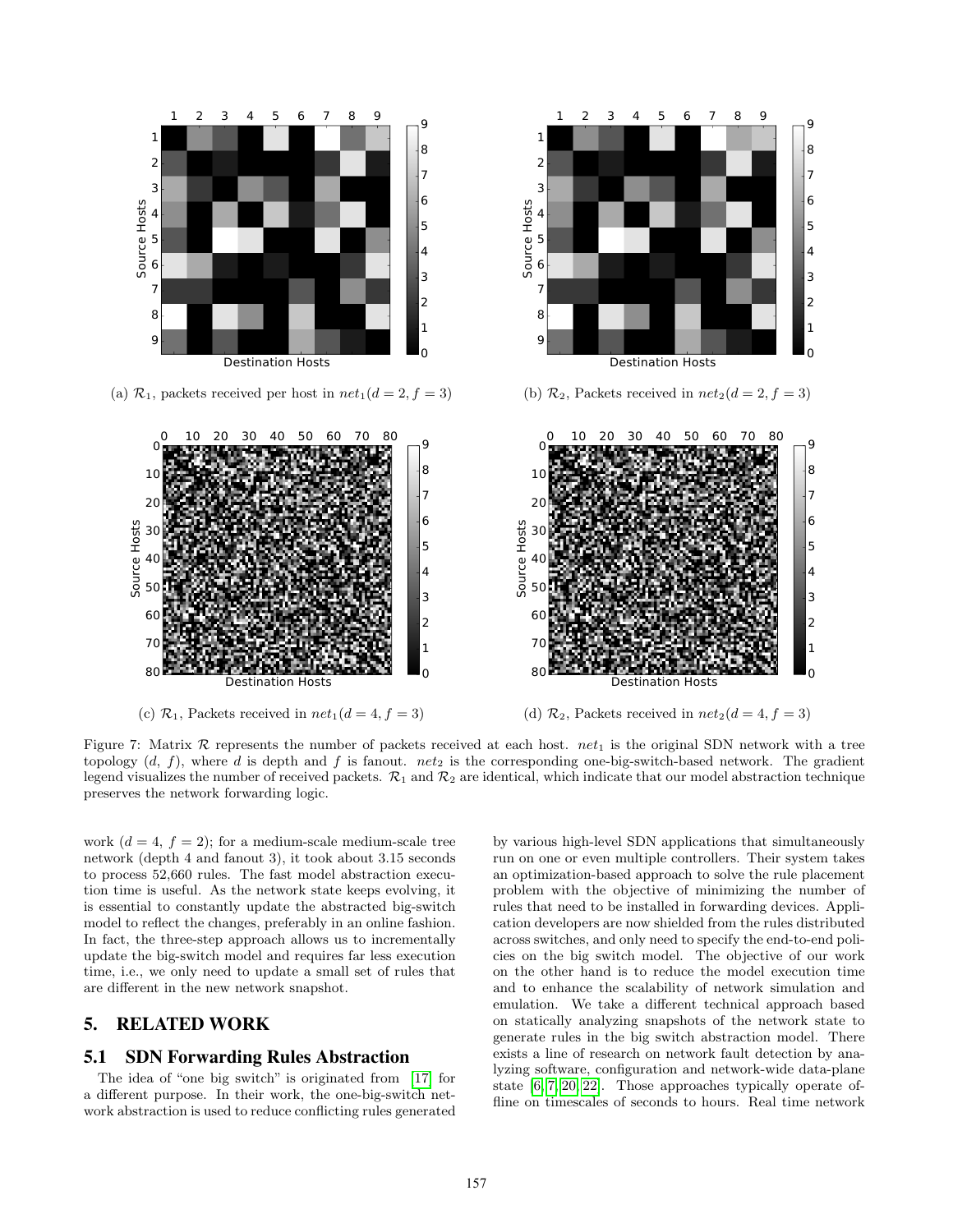<span id="page-9-5"></span>

Figure 8: Number of rules needed to preserve the network forwarding logic. The number of rules on the big switch is about 72% to 89% less than the number of rules in the original tree-topology network. The x-axis label  $(d, f)$  represents the depth and fanout parameters in a tree topology network.

verification tools are developed to enforce correctness in connectivity [\[18,](#page-10-12) [19\]](#page-10-7). Our work leverages the idea of slicing the entire network into equivalence classes in [\[19\]](#page-10-7) to reduce the problem space, which enables fast model abstraction execution speed.

## 5.2 SDN Emulation and Simulation

There are a number of SDN emulation and simulation testbeds based on the OpenFlow protocol. Examples include Mininet [\[13\]](#page-10-4), EstiNet [\[1\]](#page-9-9), ns-3 [\[3\]](#page-9-0), S3FNet [\[16\]](#page-10-13), fs-sdn [\[12\]](#page-10-14) and OpenNet [\[9\]](#page-10-15). Mininet [\[13\]](#page-10-4) applies container-based virtualization technique and cgroup based resource isolation to provide a lightweight and high fidelity emulation platform. Its functional fidelity is guaranteed by executing real SDN switch/controller software. ns-3 [\[3\]](#page-9-0) offers simulation models of SDN networks and emulation of SDN controllers via the direct code execution (DCE) technique. S3FNet [\[16\]](#page-10-13) is a hybrid OpenFlow-based SDN testing platform that integrates a parallel network simulator with an OpenVZ-based network emulator. fs-sdn [\[12\]](#page-10-14) extends fs, a flow-level discrete event network simulator, with the SDN capability. We develop a model abstraction method in this paper to transform a large scale and complicated SDN network to a one-bigswitch-based network. We can use the resulting abstracted network model in all the aforementioned simulation and emulation environment for performance gain while still preserving the network forwarding logic.

## <span id="page-9-2"></span>6. CONCLUSION AND FUTURE WORK

We present a three-step model abstraction technique to transform an SDN-based network to an"one-big-switch"based network without losing the forwarding behavior as defined by the OpenFlow rules in the network devices. Experimental results demonstrate that the big-switch abstraction correctly models the end-to-end forwarding logic of the original SDN network, and the abstracted model significantly saves the experiment running time and system resources. The ultimate

<span id="page-9-6"></span>

Figure 9: Comparison of simulation execution time. The big-switch-based network model saves about 75% to 85% running time as compared to simulating the corresponding SDN-based network. The x-axis label  $(d, f)$  represents the depth and fanout parameters in a tree topology network.

goal of the one-big-switch abstraction is to enhance simulation and emulation scalability while preserving packet-level fidelity. This paper mainly focuses on the end-to-end forwarding logic equivalence, and we will investigate end-toend performance equivalence, such as latency and packet drop in the future.

## 7. ACKNOWLEDGMENTS

The author would like to thank the authors of [\[19\]](#page-10-7) share the Veriflow codebase for research purpose . This paper is partly sponsored by the Maryland Procurement Office under Contract No. H98230-14-C-0141, and the Air Force Office of Scientific Research (AFOSR) under grant FA9550-15-1- 0190. Any opinions, findings and conclusions or recommendations expressed in this material are those of the author(s) and do not necessarily reflect the views of the Maryland Procurement Office and AFOSR.

## 8. REFERENCES

- <span id="page-9-9"></span>[1] Estinet. [http://www.estinet.com/.](http://www.estinet.com/) Accessed: 2016-12-31.
- <span id="page-9-3"></span>[2] Interval tree. [https://en.wikipedia.org/wiki/Interval](https://en.wikipedia.org/wiki/Interval_tree#With_an_interval) [tree#With](https://en.wikipedia.org/wiki/Interval_tree#With_an_interval) an interval. Accessed: 2016-12-20.
- <span id="page-9-0"></span>[3] ns-3. [https://www.nsnam.org.](https://www.nsnam.org) Accessed: 2016-12-29.
- <span id="page-9-1"></span>[4] Software defined network OPNET simulation SDN. [https://www.youtube.com/watch?v=MPpu8blePfc.](https://www.youtube.com/watch?v=MPpu8blePfc) Accessed: 2016-12-29.
- <span id="page-9-4"></span>[5] The POX controller. [https://github.com/noxrepo/pox.](https://github.com/noxrepo/pox) Accessed: 2016-12-31.
- <span id="page-9-7"></span>[6] E. Al-Shaer and S. Al-Haj. FlowChecker: Configuration analysis and verification of federated OpenFlow infrastructures. In Proceedings of the 3rd ACM Workshop on Assurable and Usable Security Configuration (SafeConfig), pages 37–44, 2010.
- <span id="page-9-8"></span>[7] E. Al-Shaer, W. Marrero, A. El-Atawy, and K. ElBadawi. Network configuration in a box: Towards end-to-end verification of network